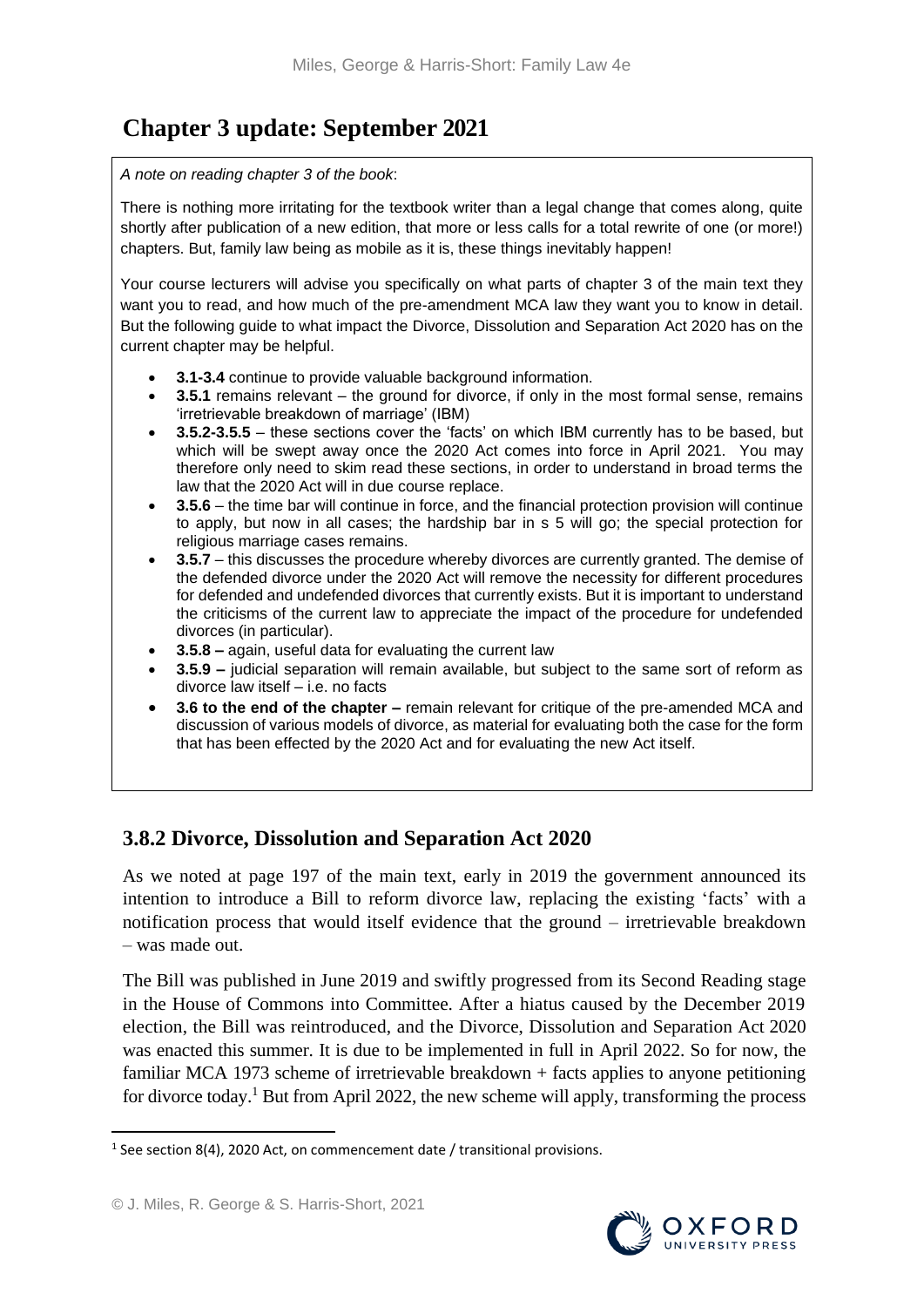of terminating marriages and civil partnerships (for ease, we shall refer to both processes as 'divorce' below), as well as judicial separation from both type of formalized relationship.

Sections 1-5 of the 2020 directly amend the MCA 1973 and CPA 2004 – so the law will be found in the familiar location (for amended version of key provisions, see below). In summary, the 2020 Act effects the following fundamental changes:

- Removes all five (four for civil partnership) 'facts' whereby irretrievable breakdown of marriage/CP and the basis for judicial separation must currently be established
- Allows solo *or joint* applications for divorce: new MCA s 1(1) / new CPA s4(1)
- In their place, requires the application for divorce to be 'accompanied by a statement by the applicant or applicants that the marriage has broken down irretrievably' (s 1(2)  $/ s 4(1A)$ , that statement to be treated by the court as 'conclusive evidence' of the ground, on the basis of which the divorce order must then be made, with no opportunity for the respondent in a solo application case to defend: s  $1(3)$  / s  $44(4)^2$
- The timetable for this process (s 1(4)-(8), s 37A(1)-(5)) will ordinarily<sup>3</sup> be as follows:
	- o One-year time bar remains in force (so no application for divorce in first year of marriage/ $CP$  – see current MCA s 3, CPA s 41)
	- o Party or parties apply any time thereafter
	- o After 20 weeks from the start of the proceedings (i.e. the application), party or parties <sup>4</sup> may confirm that they wish the application to continue
	- o Court must then make conditional order for divorce (equivalent to current decree nisi)
	- $\circ$  Court then makes final order (terminating the marriage/CP equivalent to current decree absolute) no earlier than six weeks after that.<sup>5</sup> So a divorce will take at least six months from application to final order.

This timetable was one of the more controversial aspects of the Bill as it went through Parliament, in particular, related to the time from which the first 20 weeks start to run. 'The start of the proceedings' is understood to be the date of the application, not (in solo application cases) the date on which the respondent receives formal notice (service) of that application. <sup>6</sup> Concern was expressed that this will unfairly deny some respondents the benefit of having the full 26-week period (six months) that the law otherwise appears to

<sup>&</sup>lt;sup>5</sup> Lord Chancellor is free to amend these time periods by statutory instrument, but not so as to make the combined periods exceed 26 weeks: s 1(6)(7) / s 37A(3)-(4).



**<sup>.</sup>** <sup>2</sup> Assuming that there are no grounds on which the application can be challenged, these being limited to grounds of jurisdiction (i.e. can the parties get divorced in England & Wales at all?), there being no valid marriage/CP to dissolve (i.e. the purported marriage was in fact void, voidable or a non-marriage), or some fraud or other procedural irregularity. Applications for judicial separation would require a simple statement that the party(ies) seek a judicial separation order: new MCA s 17, new CPA s 56.

<sup>&</sup>lt;sup>3</sup> The court may reduce the period in an individual case, s 1(8) / s 37A(5): e.g. if one party terminally ill and wishes urgently to remarry.

 $4$  Despite the drafting if s 1(5)(b), it appears that rules to be made under s 1(10) will ensure that one party to an originally joint application will be able to confirm alone, which is clearly the intention: MoJ Response to consultation: MoJ (2019), *Reducing Family Conflict: Government response to the consultation on reform of the legal requirements of divorce*, 27, available at [https://consult.justice.gov.uk/digital-](https://consult.justice.gov.uk/digital-communications/reform-of-the-legal-requirements-for-divorce/results/reducing-family-conflict-consult-response.pdf)[communications/reform-of](https://consult.justice.gov.uk/digital-communications/reform-of-the-legal-requirements-for-divorce/results/reducing-family-conflict-consult-response.pdf)[the-legal-requirements-for-divorce/results/reducing-family-conflict-consult-](https://consult.justice.gov.uk/digital-communications/reform-of-the-legal-requirements-for-divorce/results/reducing-family-conflict-consult-response.pdf) [response.pdf.](https://consult.justice.gov.uk/digital-communications/reform-of-the-legal-requirements-for-divorce/results/reducing-family-conflict-consult-response.pdf)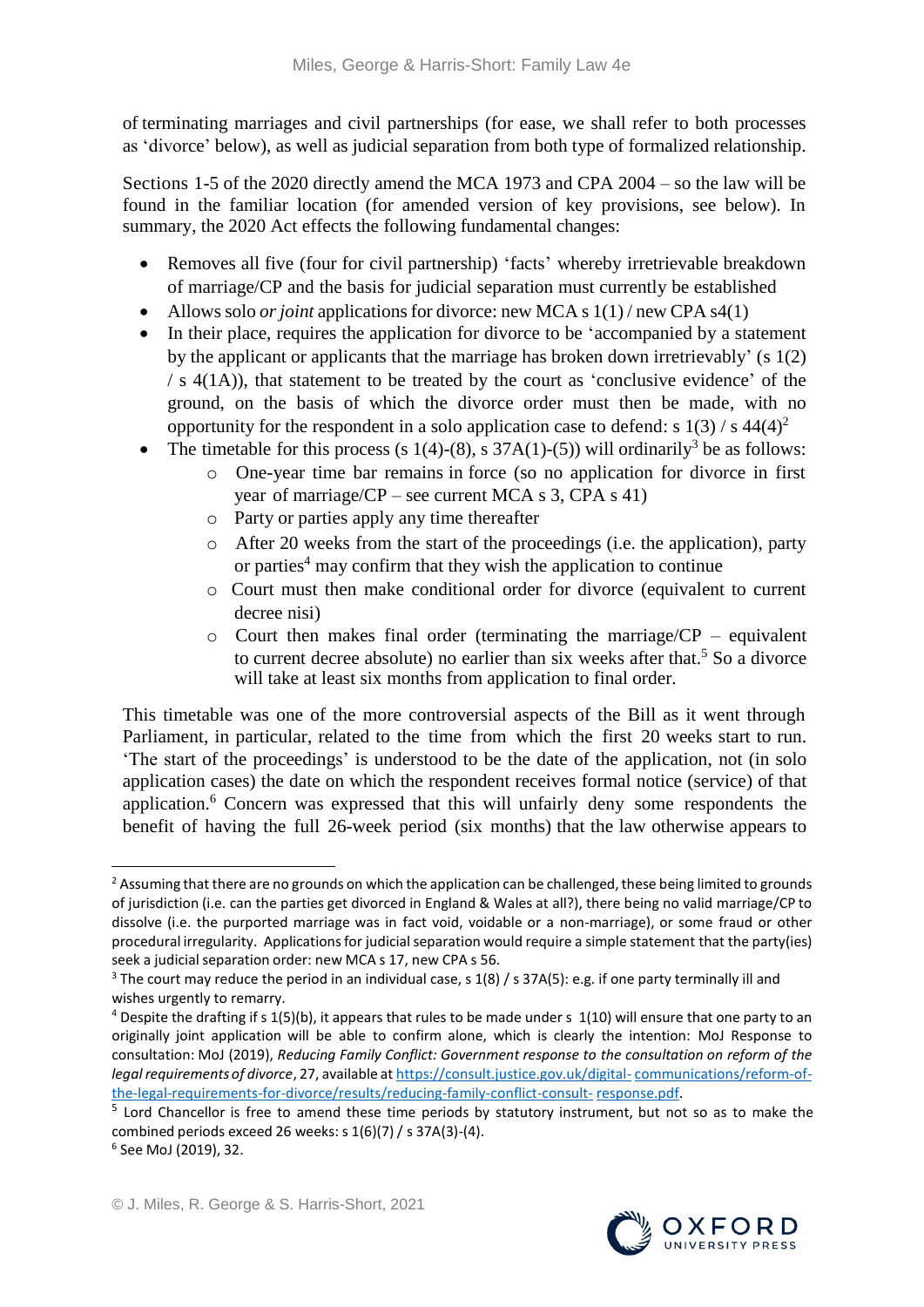require prior to the final order if they do not receive notice until (much) later.<sup>7</sup> Conversely, it is argued that the problem in such cases is frequently that the respondent is deliberately evading service, as a means to frustrate the applicant's attempts to secure a divorce.<sup>8</sup>

The Schedule to the Act makes a series of consequential amendments to other legislation arising from the removal of the facts and (more mundanely) the change in terminology arising from the adoption of conditional/final orders, in place of decrees nisi/absolute. Significant substantive rather than purely terminological amendments include:

- Removal of the 'hardship' bar (MCA s 5, CPA s 47) that currently applies only to 5year separation-based cases: see Sch 1, para 5 and para 40, 2020 Act
- Retention of the provision that permits the delay of the grant of the final order to ensure that the financial interests of the respondent will be adequately protected postdivorce (MCA s 10, CPA, s 48), but extending it from separation-based cases to all divorces: see Sch 1, para 10 and para 41, 2020 Act

Technical objections related to issues like the timetable aside, the Bill as enacted had widespread support in principle amongst legal and other relevant professionals and the academic community. But – as one would expect given the turbulent history of divorce reform (and attempted reform) – there was notable opposition in principle, particularly from conservative evangelical and some other Christians. The MoJ noted how the numerical weight of opinion amongst respondents to its earlier consultation exercise ended up being strongly *against* the essence of the proposed reform, thanks to 'a surge of late responses' right at the end of the consultation period, apparently prompted by some groups encouraging their supporters to write in with standard-form objections. The MoJ remarked:

#### **Ministry of Justice,** *Reducing family conflict: Government response to the consultation on reform of the legal requirements for divorce* **(2019), CP 58, 19**

The concerns raised involved opposition based on a Christian view of marriage and divorce. The Government acknowledges and respects these views. Some of the objections – often arising from sincere convictions – were based on a misunderstanding of how the current divorce law operates in practice (although misunderstanding was not limited to these groups). The law on formation of marriage provides for marriage either through a civil ceremony or through a religious ceremony, including marriages solemnized by the Church of England. However, the law on divorce is secular and makes no general distinction between divorces of marriages according to how they were entered into. While we acknowledge views on the religious aspect of marriage vows, these are matters of conscience for the individuals in the marriage and are not matters that concern the legal requirements for divorce. Opposition to reform by Christian groups must be seen alongside the views of respondents more generally, who were broadly supportive of our proposals to reduce

**.** 



<sup>7</sup> Notably, the Law Society in its evidence to the Public Bill Committee: [https://consult.justice.gov.uk/digital](https://consult.justice.gov.uk/digital-communications/reform-of-the-legal-requirements-for-divorce/results/reducing-family-conflict-consult-response.pdf)[communications/reform-of-the-legal-requirements-for-divorce/results/reducing-family-conflict](https://consult.justice.gov.uk/digital-communications/reform-of-the-legal-requirements-for-divorce/results/reducing-family-conflict-consult-response.pdf)[consult-](https://consult.justice.gov.uk/digital-communications/reform-of-the-legal-requirements-for-divorce/results/reducing-family-conflict-consult-response.pdf) [response.pdf](https://consult.justice.gov.uk/digital-communications/reform-of-the-legal-requirements-for-divorce/results/reducing-family-conflict-consult-response.pdf)

<sup>&</sup>lt;sup>8</sup> See e.g. evidence given by other witnesses at the Public Bill Committee hearing: 2 July 2019, cols 23-24 -Mandip Ghai (Rights of Women) and Prof Liz Trinder, available at MoJ Response to consultation: MoJ (2019), *Reducing Family Conflict: Government response to the consultation on reform of the legal requirements of divorce*, 32, available at [https://hansard.parliament.uk/commons/2019-07-02/debates/4599b1c5-9b6d-](https://hansard.parliament.uk/commons/2019-07-02/debates/4599b1c5-9b6d-43c8-b8cc-67e1ee3d6c46/DivorceDissolutionAndSeparationBill(FirstSitting))[43c8-](https://hansard.parliament.uk/commons/2019-07-02/debates/4599b1c5-9b6d-43c8-b8cc-67e1ee3d6c46/DivorceDissolutionAndSeparationBill(FirstSitting)) [b8cc-67e1ee3d6c46/DivorceDissolutionAndSeparationBill\(FirstSitting\)](https://hansard.parliament.uk/commons/2019-07-02/debates/4599b1c5-9b6d-43c8-b8cc-67e1ee3d6c46/DivorceDissolutionAndSeparationBill(FirstSitting))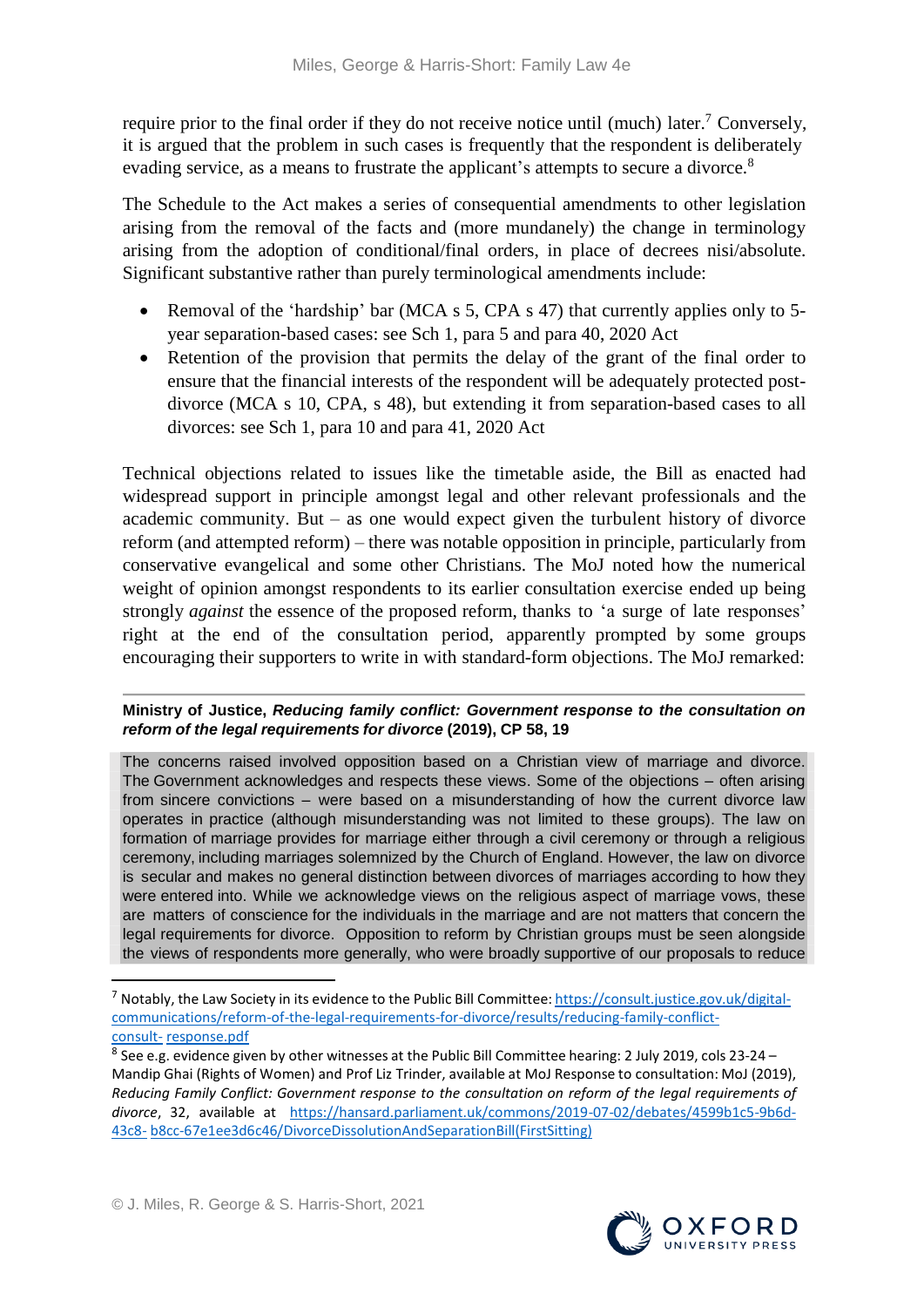#### conflict.

## *Commentary:*

English divorce law has therefore continued its way along the spectrum of possible divorce laws explored in 3.7 of the main text, the journey on which it began – very restrictively – back in 1857. Having gone through various manifestations of (gradually 'liberalised') fault-based divorce, through a mixed-model system of irretrievable breakdown based on fault/conduct or separation, the law has finally reached the end of the road: a system of notification based on unilateral (or bilateral) demand for divorce. Yes, time must pass before the divorce can finally be granted, but that time is very largely administrative – the 2020 Act's scheme, importantly, contains no requirement for the parties to separate or for any allegation of fault or conduct to be made; no opportunity to defend against the wish of one spouse to terminate the legal relationship; and – unlike the abandoned 1996 Act, discussed at 3.7.4 of the main text – no suggestion on the face of the law that the parties should use the intervening period in order to reflect,<sup>9</sup> consider, conciliate or agree on anything (though they would be well-advised to use the time productively to reach settlement on all issues related to their children's arrangements and their finances<sup>10</sup>). The *continuation* of marriage and civil partnership, like the *inception* of those status-based formalized relationships, therefore depends upon the consent of *both* parties. Once the consent of one party has evaporated, barring the admin, the marriage can be dissolved.

The introduction, for the first time, of the possibility of joint applications for divorce by the couple together also enables couples to approach divorce as a mutual project – not a case of one spouse divorcing the other (with the implication, however subtle, of blame and responsibility all on one side), but a decision that can be taken together, more or less amicably, the implementation of which the couple would then like to deal with together.

All this is a radical shift from the old concept of matrimonial offence and the role of divorce as a remedy for the innocent spouse to be released from their otherwise continuing obligations to the offending respondent. And spouses in the position of Mrs Owens will now, entirely straightforwardly, be able to obtain the divorce that they want – without having to make any specific allegations about their spouse's conduct or separating for a protracted period.

Is that a good thing or a bad thing? Has anything been lost as a result of this legal change? Or is this an arena in which, ultimately, the law is supremely unable to influence human behaviour?

**.** 

<sup>9</sup> Though s 6 remains in force, as amended, its practical impact is widely regarded as being more or less nonexistent.

 $10$  This is particularly true for pension provision – it would be most unwise for final order of divorce to be made before any pension issues have been resolved, as the pension will not remain shareable if the pension-holder dies after the marriage has ended.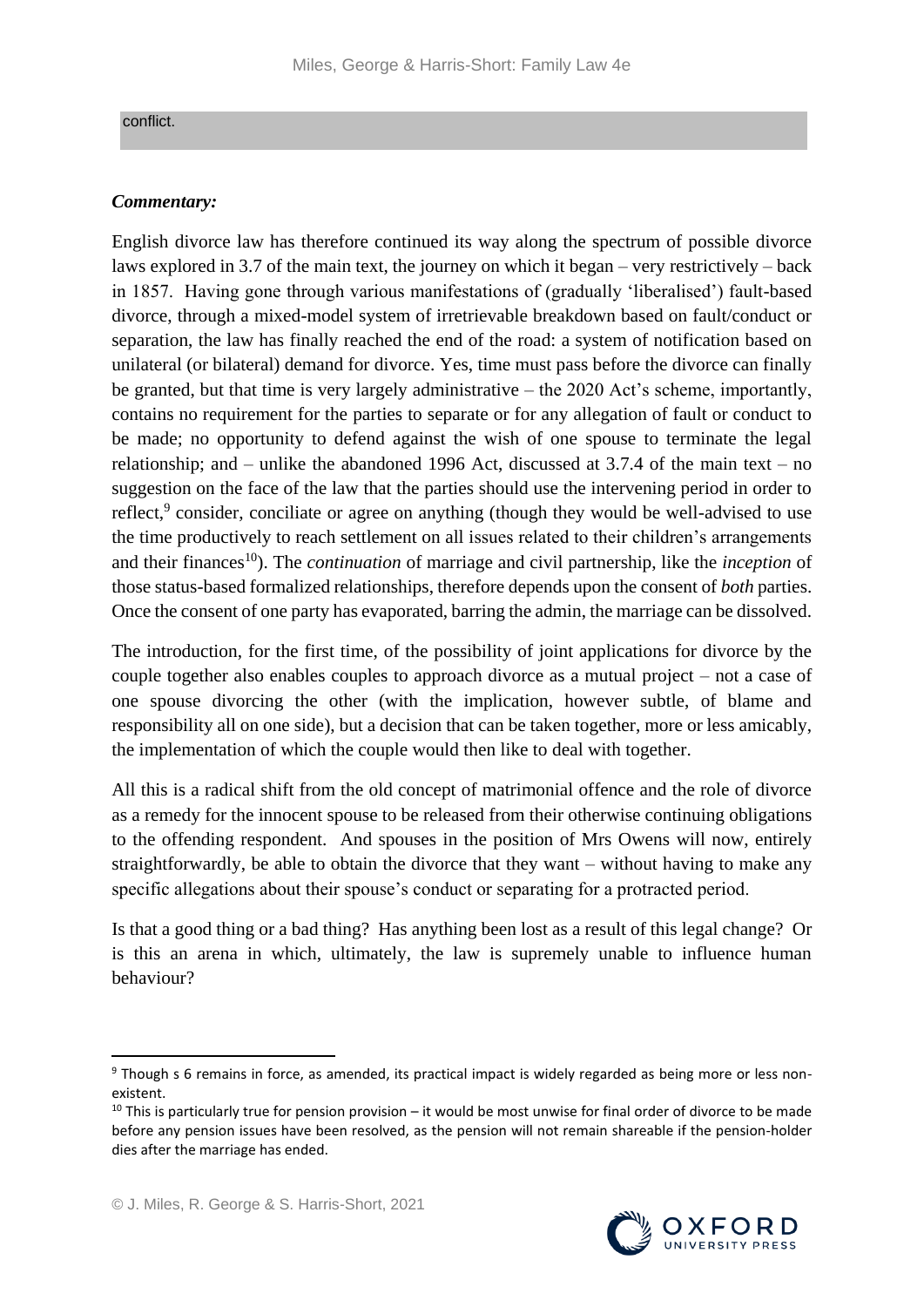## *Key provisions of the 1973 Act, as amended by the 2020 Act:*

#### *Matrimonial Causes Act 1973*

#### **1 Divorce on breakdown of marriage**

- (1) Subject to section 3 below, either or both parties to a marriage may apply to the court for an order (a "divorce order") which dissolves the marriage on the ground that the marriage has broken down irretrievably.
- (2) An application under subsection (1) must be accompanied by a statement by the applicant or applicants that the marriage has broken down irretrievably.
- (3) The court dealing with an application under subsection (1) must
	- (a) take the statement to be conclusive evidence that the marriage has broken down irretrievably, and
	- (b) make a divorce order.
- (4) A divorce order
	- (a) is, in the first instance, a conditional order, and
	- (b) may not be made final before the end of the period of 6 weeks from the making of the conditional order.
- (5) The court may not make a conditional order unless
	- (a) in the case of an application that is to proceed as an application by one party to the marriage only, that party has confirmed to the court that they wish the application to continue, or
	- (b) in the case of an application that is to proceed as an application by both parties to the marriage, those parties have confirmed to the court that they wish the application to continue.

and a party may not give confirmation for the purposes of this subsection before the end of the period of 20 weeks from the start of proceedings.

- (6) The Lord Chancellor may by order made by statutory instrument amend this section so as to shorten or lengthen the period for the purposes of subsection (4)(b) or (5).
- (7) But the Lord Chancellor may not under subsection (6) provide for a period which would result in the total number of days in the periods for the purposes of subsections (4)(b) and (5) (taken together) exceeding 26 weeks.
- (8) In a particular case the court dealing with the case may by order shorten the period that would otherwise be applicable for the purposes of subsection (4)(b) or (5).
- (9) A statutory instrument containing an order under section (6) may not be made unless a draft of the instrument has been laid before and approved by a resolution of each House of Parliament.
- (10) …. Family Procedure Rules may make provision as to the procedure for an application under subsection (1) by both parties to a marriage to become an application by one party to the marriage only (including provision for a statement made under subsection (2) in connection with the application to be treated as made by one party to the marriage only).

## **2 … [repealed]**

#### **3 Bar on applying for a divorce order within one year of marriage**

(1) An application for a divorce order may not be made before the expiration of a period of one year from the date of the marriage.

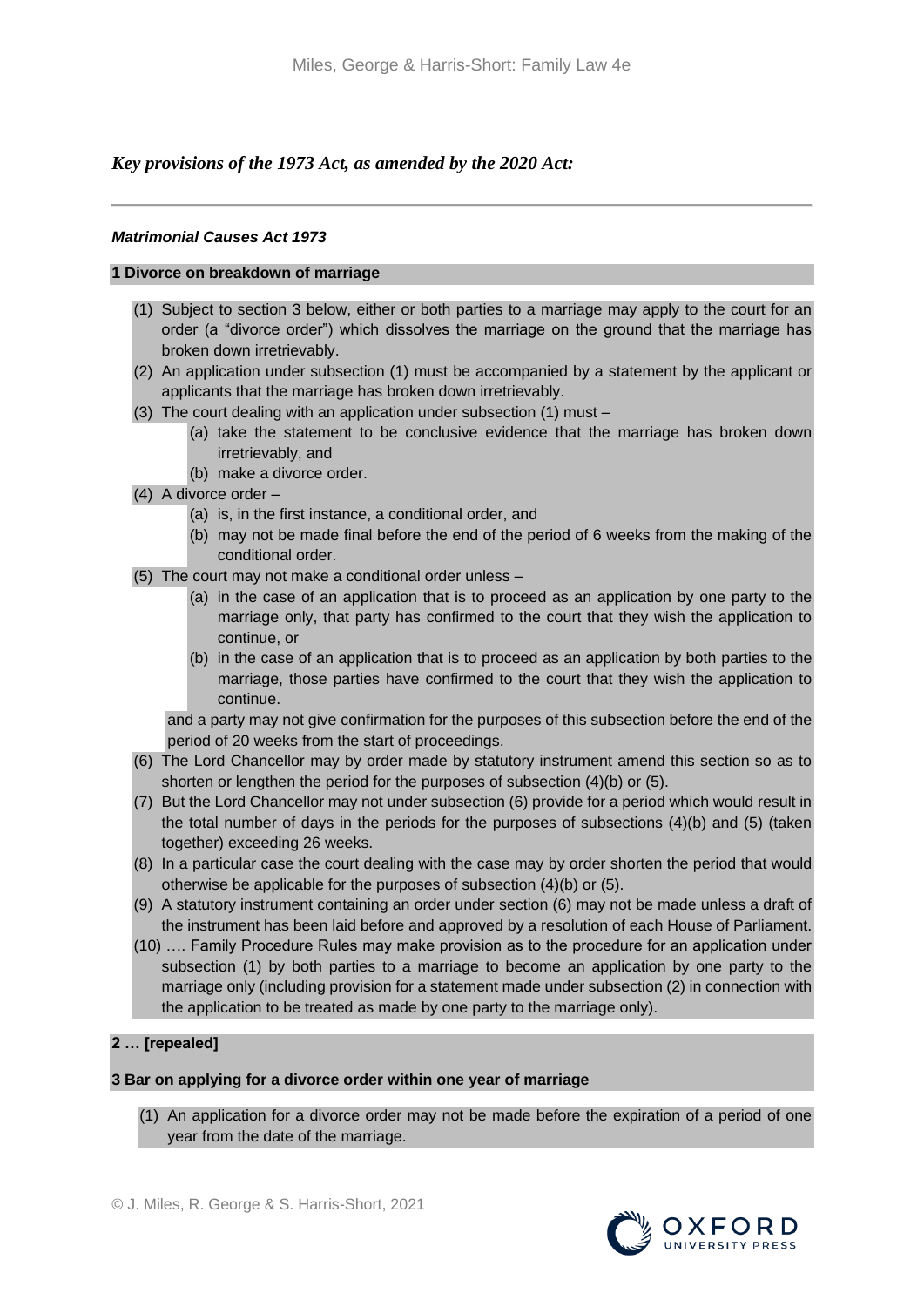## (2) [repealed].

## **4 … [repealed]**

## **5 … [repealed]**

## **6 Attempts at reconciliation of parties to marriage**

- (1) Provision shall be made by rules of court for requiring the legal representative for an application for a divorce order to certify whether the representative has discussed with the applicant the possibility of reconciliation and given the applicant names and addresses of persons qualified to help effect a reconciliation between parties to a marriage who have become estranged.
- (2) If at any stage of the proceedings for a divorce order it appears to the court that there is a reasonable possibility of a reconciliation between the parties to the marriage, the court may adjourn the proceedings for such period as it thinks fit to enable attempts to be made to effect such a reconciliation. …

[**Sections 7-9 remain in effect**, subject only to minor consequential amendment of language]

#### **10 Proceedings before divorce order made final: special protection for respondent**

- (1) …[repealed]
- (2) The following provisions of this section apply where
	- (a) on an application for a divorce order a conditional order has been made and
		- (i) the conditional order is in favour of one party to a marriage, or
		- (ii) the conditional order is in favour of both parties to a marriage but one of the parties has since withdrawn from the application, and
	- (b) the respondent has applied to the court for consideration under subsection (3) of their financial position after the divorce.
- (3) Subject to subsection (4), the court hearing an application by the respondent under subsection (2) must not make the divorce order final unless it is satisfied –
	- (a) that the applicant should not be required to make any financial provision for the respondent, or
	- (b) that the financial provision made by the applicant is reasonable and fair or the best that can be made in the circumstances.

 (3A) In making a determination under subsection (3) the court must consider all the circumstances including –

- (a) the age, health, conduct, earning capacity, financial resources and financial obligations of each of the parties to the marriage, and
- (b) the financial position of the respondent as, having regard to the divorce, it is likely to be after the death of the applicant should that person die first.
- (4) The court may if it thinks fit make the divorce order final notwithstanding the requirements of subsection (3) above if –
	- (a) it appears that there are circumstances making it desirable that the order should be made final without delay, and
	- (b) the court has obtained a satisfactory undertaking from the applicant that they will make such financial provision for the respondent as the court may approve.

#### **[Section 10A remains in effect,** subject only to minor consequential amendments of language]